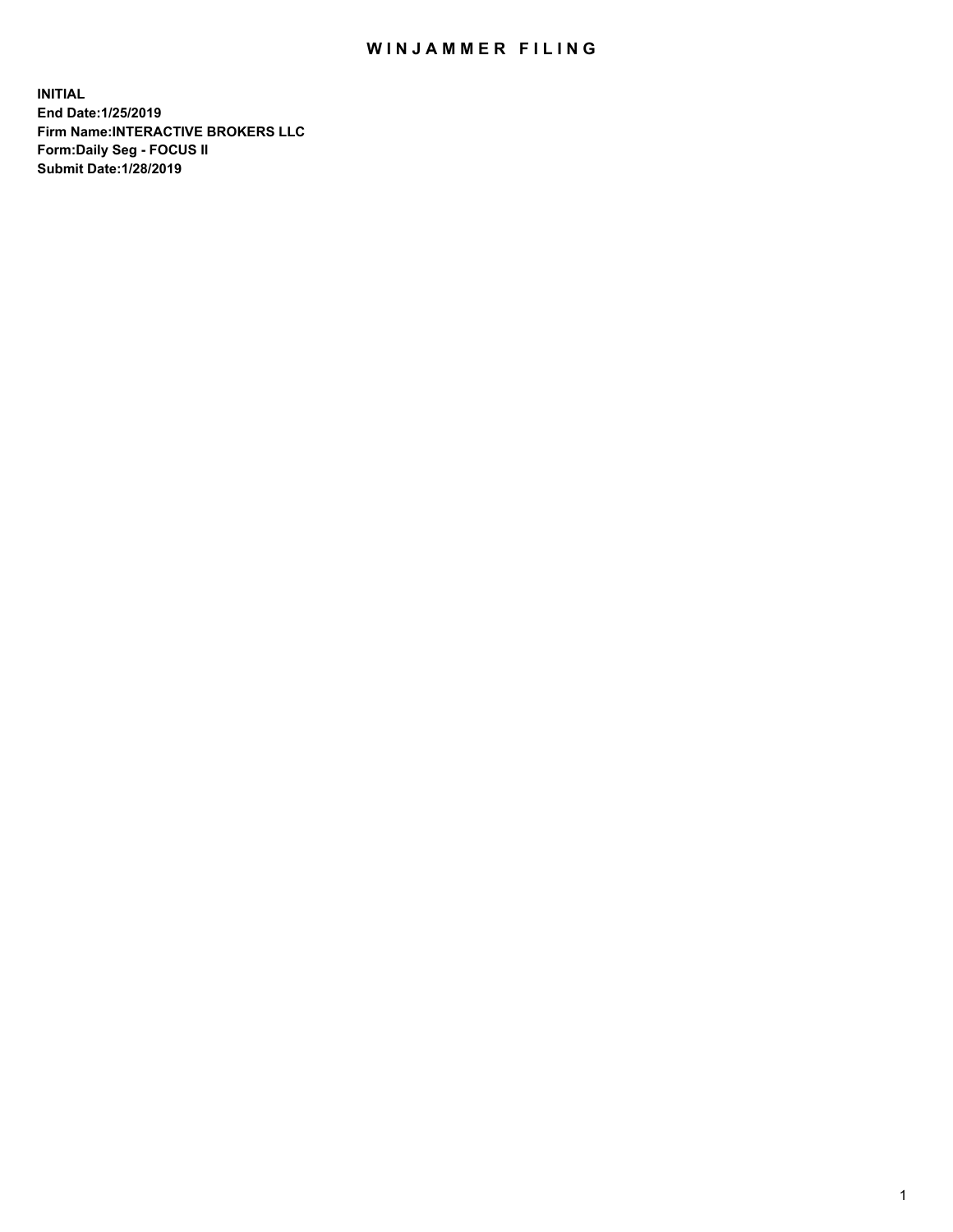**INITIAL End Date:1/25/2019 Firm Name:INTERACTIVE BROKERS LLC Form:Daily Seg - FOCUS II Submit Date:1/28/2019 Daily Segregation - Cover Page**

| Name of Company                                                                                                                                                                                                                                                                                                                | <b>INTERACTIVE BROKERS LLC</b>                                                                           |
|--------------------------------------------------------------------------------------------------------------------------------------------------------------------------------------------------------------------------------------------------------------------------------------------------------------------------------|----------------------------------------------------------------------------------------------------------|
| <b>Contact Name</b>                                                                                                                                                                                                                                                                                                            | James Menicucci                                                                                          |
| <b>Contact Phone Number</b>                                                                                                                                                                                                                                                                                                    | 203-618-8085                                                                                             |
| <b>Contact Email Address</b>                                                                                                                                                                                                                                                                                                   | jmenicucci@interactivebrokers.c<br>om                                                                    |
| FCM's Customer Segregated Funds Residual Interest Target (choose one):<br>a. Minimum dollar amount: ; or<br>b. Minimum percentage of customer segregated funds required:% ; or<br>c. Dollar amount range between: and; or<br>d. Percentage range of customer segregated funds required between:% and%.                         | <u>0</u><br>$\overline{\mathbf{0}}$<br>155,000,000 245,000,000<br>0 <sub>0</sub>                         |
| FCM's Customer Secured Amount Funds Residual Interest Target (choose one):<br>a. Minimum dollar amount: ; or<br>b. Minimum percentage of customer secured funds required:%; or<br>c. Dollar amount range between: and; or<br>d. Percentage range of customer secured funds required between:% and%.                            | <u>0</u><br>$\overline{\mathbf{0}}$<br>80,000,000 120,000,000<br><u>00</u>                               |
| FCM's Cleared Swaps Customer Collateral Residual Interest Target (choose one):<br>a. Minimum dollar amount: ; or<br>b. Minimum percentage of cleared swaps customer collateral required:% ; or<br>c. Dollar amount range between: and; or<br>d. Percentage range of cleared swaps customer collateral required between:% and%. | $\overline{\mathbf{0}}$<br>$\underline{\mathbf{0}}$<br>$\underline{0}$ $\underline{0}$<br>0 <sub>0</sub> |

Attach supporting documents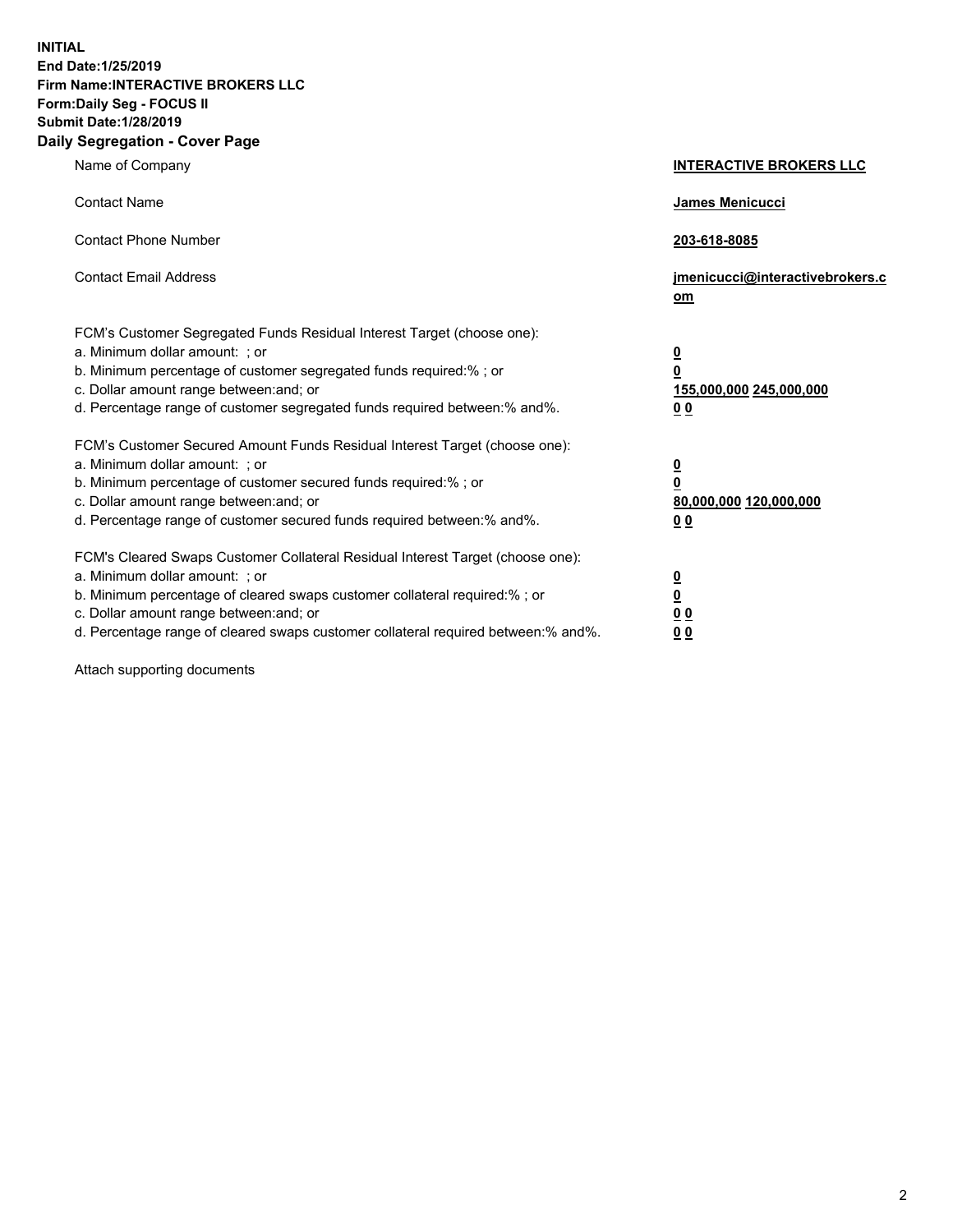## **INITIAL End Date:1/25/2019 Firm Name:INTERACTIVE BROKERS LLC Form:Daily Seg - FOCUS II Submit Date:1/28/2019 Daily Segregation - Secured Amounts**

|     | Daily Jegregation - Jeculed Aniounts                                                        |                                                   |
|-----|---------------------------------------------------------------------------------------------|---------------------------------------------------|
|     | Foreign Futures and Foreign Options Secured Amounts                                         |                                                   |
|     | Amount required to be set aside pursuant to law, rule or regulation of a foreign            | $0$ [7305]                                        |
|     | government or a rule of a self-regulatory organization authorized thereunder                |                                                   |
| 1.  | Net ledger balance - Foreign Futures and Foreign Option Trading - All Customers             |                                                   |
|     | A. Cash                                                                                     | 429,048,601 [7315]                                |
|     | B. Securities (at market)                                                                   | $0$ [7317]                                        |
| 2.  | Net unrealized profit (loss) in open futures contracts traded on a foreign board of trade   | 2,404,811 [7325]                                  |
| 3.  | Exchange traded options                                                                     |                                                   |
|     | a. Market value of open option contracts purchased on a foreign board of trade              | 71,535 [7335]                                     |
|     | b. Market value of open contracts granted (sold) on a foreign board of trade                | $-52,980$ [7337]                                  |
| 4.  | Net equity (deficit) (add lines 1. 2. and 3.)                                               | 431,471,967 [7345]                                |
| 5.  | Account liquidating to a deficit and account with a debit balances - gross amount           | 15,599 [7351]                                     |
|     | Less: amount offset by customer owned securities                                            | 0 [7352] 15,599 [7354]                            |
| 6.  | Amount required to be set aside as the secured amount - Net Liquidating Equity              | 431,487,566 [7355]                                |
|     | Method (add lines 4 and 5)                                                                  |                                                   |
| 7.  | Greater of amount required to be set aside pursuant to foreign jurisdiction (above) or line | 431,487,566 [7360]                                |
|     | 6.                                                                                          |                                                   |
|     | FUNDS DEPOSITED IN SEPARATE REGULATION 30.7 ACCOUNTS                                        |                                                   |
| 1.  | Cash in banks                                                                               |                                                   |
|     | A. Banks located in the United States                                                       | 64,716,621 [7500]                                 |
|     | B. Other banks qualified under Regulation 30.7                                              | 0 [7520] 64,716,621 [7530]                        |
| 2.  | Securities                                                                                  |                                                   |
|     | A. In safekeeping with banks located in the United States                                   | 408,149,708 [7540]                                |
|     | B. In safekeeping with other banks qualified under Regulation 30.7                          | 0 [7560] 408,149,708 [7570]                       |
| 3.  | Equities with registered futures commission merchants                                       |                                                   |
|     | A. Cash                                                                                     | $0$ [7580]                                        |
|     | <b>B.</b> Securities                                                                        | $0$ [7590]                                        |
|     | C. Unrealized gain (loss) on open futures contracts                                         | $0$ [7600]                                        |
|     | D. Value of long option contracts                                                           | $0$ [7610]                                        |
|     | E. Value of short option contracts                                                          | 0 [7615] 0 [7620]                                 |
| 4.  | Amounts held by clearing organizations of foreign boards of trade                           |                                                   |
|     | A. Cash                                                                                     | $0$ [7640]                                        |
|     | <b>B.</b> Securities                                                                        | $0$ [7650]                                        |
|     | C. Amount due to (from) clearing organization - daily variation                             | $0$ [7660]                                        |
|     | D. Value of long option contracts                                                           | $0$ [7670]                                        |
|     | E. Value of short option contracts                                                          | 0 [7675] 0 [7680]                                 |
| 5.  | Amounts held by members of foreign boards of trade                                          |                                                   |
|     | A. Cash<br><b>B.</b> Securities                                                             | 84,111,942 [7700]                                 |
|     | C. Unrealized gain (loss) on open futures contracts                                         | $0$ [7710]<br>-7,369,450 [7720]                   |
|     | D. Value of long option contracts                                                           |                                                   |
|     | E. Value of short option contracts                                                          | 71,535 [7730]<br>-52,980 [7735] 76,761,047 [7740] |
| 6.  | Amounts with other depositories designated by a foreign board of trade                      |                                                   |
| 7.  | Segregated funds on hand                                                                    | 0 [7760]<br>$0$ [7765]                            |
| 8.  | Total funds in separate section 30.7 accounts                                               | 549,627,376 [7770]                                |
| 9.  | Excess (deficiency) Set Aside for Secured Amount (subtract line 7 Secured Statement         | 118,139,810 [7380]                                |
|     | Page 1 from Line 8)                                                                         |                                                   |
| 10. | Management Target Amount for Excess funds in separate section 30.7 accounts                 | 80,000,000 [7780]                                 |
| 11. | Excess (deficiency) funds in separate 30.7 accounts over (under) Management Target          | 38,139,810 [7785]                                 |
|     |                                                                                             |                                                   |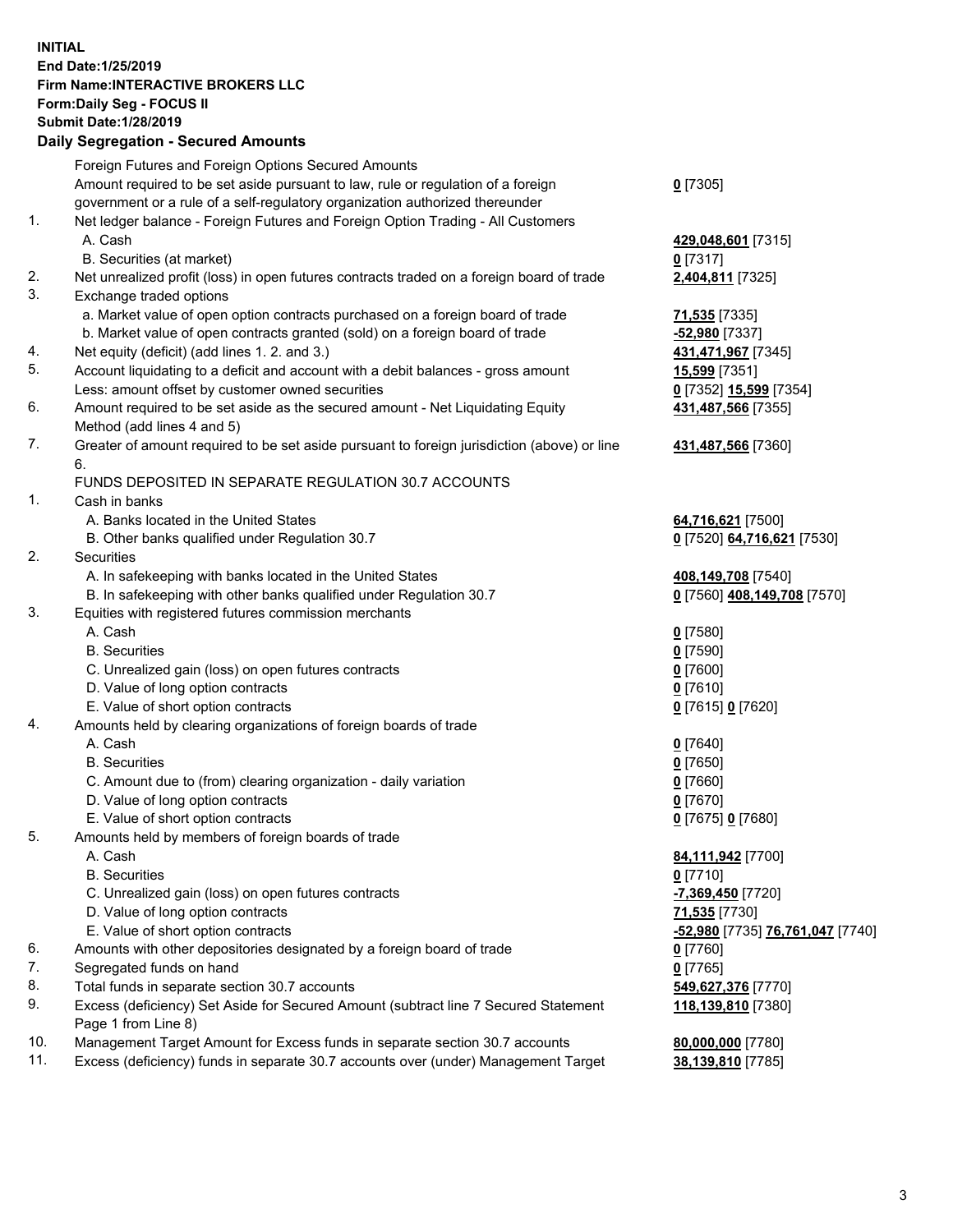**INITIAL End Date:1/25/2019 Firm Name:INTERACTIVE BROKERS LLC Form:Daily Seg - FOCUS II Submit Date:1/28/2019 Daily Segregation - Segregation Statement** SEGREGATION REQUIREMENTS(Section 4d(2) of the CEAct) 1. Net ledger balance A. Cash **3,949,320,809** [7010] B. Securities (at market) **0** [7020] 2. Net unrealized profit (loss) in open futures contracts traded on a contract market **-65,148,916** [7030] 3. Exchange traded options A. Add market value of open option contracts purchased on a contract market **341,728,208** [7032] B. Deduct market value of open option contracts granted (sold) on a contract market **-375,707,052** [7033] 4. Net equity (deficit) (add lines 1, 2 and 3) **3,850,193,049** [7040] 5. Accounts liquidating to a deficit and accounts with debit balances - gross amount **1,398,903** [7045] Less: amount offset by customer securities **0** [7047] **1,398,903** [7050] 6. Amount required to be segregated (add lines 4 and 5) **3,851,591,952** [7060] FUNDS IN SEGREGATED ACCOUNTS 7. Deposited in segregated funds bank accounts A. Cash **458,846,930** [7070] B. Securities representing investments of customers' funds (at market) **2,293,337,250** [7080] C. Securities held for particular customers or option customers in lieu of cash (at market) **0** [7090] 8. Margins on deposit with derivatives clearing organizations of contract markets A. Cash **7,914,064** [7100] B. Securities representing investments of customers' funds (at market) **1,321,230,836** [7110] C. Securities held for particular customers or option customers in lieu of cash (at market) **0** [7120] 9. Net settlement from (to) derivatives clearing organizations of contract markets **1,877,454** [7130] 10. Exchange traded options A. Value of open long option contracts **341,607,856** [7132] B. Value of open short option contracts **-375,645,227** [7133] 11. Net equities with other FCMs A. Net liquidating equity **0** [7140] B. Securities representing investments of customers' funds (at market) **0** [7160] C. Securities held for particular customers or option customers in lieu of cash (at market) **0** [7170] 12. Segregated funds on hand **0** [7150] 13. Total amount in segregation (add lines 7 through 12) **4,049,169,163** [7180] 14. Excess (deficiency) funds in segregation (subtract line 6 from line 13) **197,577,211** [7190] 15. Management Target Amount for Excess funds in segregation **155,000,000** [7194] **42,577,211** [7198]

16. Excess (deficiency) funds in segregation over (under) Management Target Amount Excess